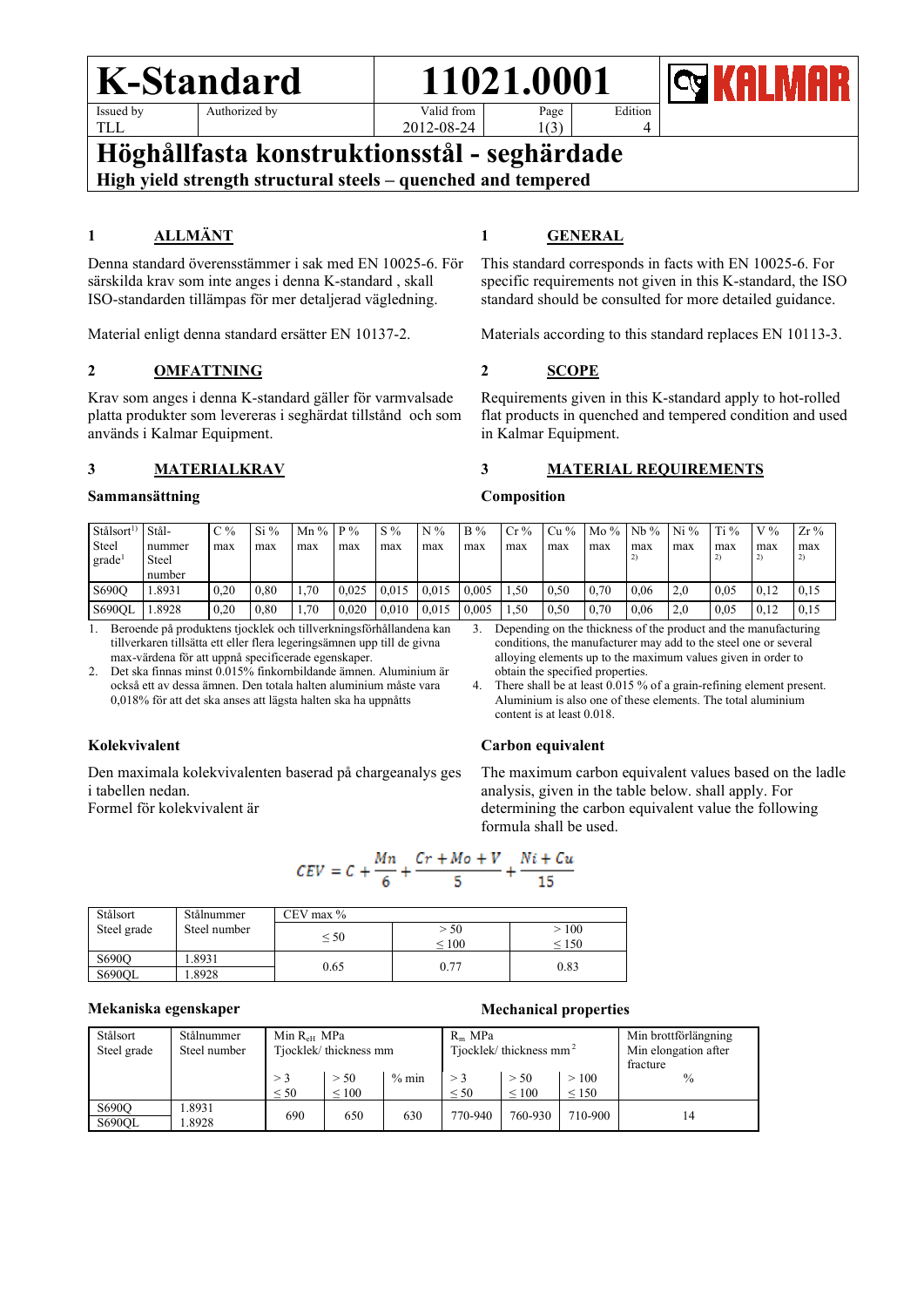# **K-Standard** 11021.0001 Issued by

TLL

Authorized by

2012-08-24

Edition

4

**Höghållfasta konstruktionsstål - seghärdade High yield strength structural steels – quenched and tempered**

## **Slagseghet**

Minimivärden för slagenergi på längsprovstavar med Vanvisning av seghärdat stål.

# **Impact strength**

Page 2(3)

Minimum values of impact energy for impact tests on longitudinal V-notch test pieces for quenched and tempered steel.

| Stålsort<br>Steel grade | Stålnummer<br>Steel number | Minimivärden för slagseghet i J vid provningstemperatur i $^{\circ}C$<br>Minimum values of impact energy in J at test temperature in $\mathrm{C}$ |      |      |  |  |  |  |
|-------------------------|----------------------------|---------------------------------------------------------------------------------------------------------------------------------------------------|------|------|--|--|--|--|
|                         |                            |                                                                                                                                                   | - 10 | - 40 |  |  |  |  |
| S690O                   | 1.8931                     | 40                                                                                                                                                |      |      |  |  |  |  |
| <b>S690OL</b>           | .8928                      |                                                                                                                                                   | 40   |      |  |  |  |  |

# **Ytbeskaffenhet**

EN 10163 del 1 och del 2 ska tillämpas för tillåtna ytdiskontinuiteter och för reparation av ytfel genom slipning.

# **4 LEVERANSTILLSTÅND**

Produkterna levereras i seghärdat tillstånd.

# **5 BEARBETNINGSEGENSKAPER**

### **Svetsning**

Stål enligt denna standard har inte obegränsad lämplighet för svetsning med olika metoder eftersom uppträdandet under och efter svetsning inte bara beror av materialet utan också på dimensioner, form och på förhållanden vid tillverkning och användning.

Allmänna krav för bågsvetsning av stål enligt denna standard som ges i SS-EN 1011-2 gäller.

#### **Bockning**

Option 11a ska anges vilket innebär produkt med nominell tjocklek ≤ 16 mm ska vara lämpad för bockning utan sprickning.

Minsta rekommenderade inre bockningsradie vid bockning

- bockningsaxel i tvärriktningen 3,0 t
- bockningsaxel i längdriktningen 4,0 t

## **Surface finish**

EN 10163, part 1 and 2 apply for the permissible surface discontinuities and for the repair of surface defects by grinding.

# **4 DELIVERY CONDITION**

The products are delivered in quenched and tempered condition.

# **5 MANUFACTURING CHARACTERISTICS**

#### **Welding**

The steels specified in this document do not have unlimited suitability for the various welding processes, since the behaviour of a steel during and after welding depends not only on the material but also on the dimensions and shape and on the manufacturing and service conditions of the components.

General requirements for arc welding of the steels specified in this document shall be as given in EN 1011-2.

## **Flanging**

Option 11a shall be stated which indicates that the product with thickness  $\leq 16$  mm shall be suitable for bending without cracking.

Minimum recommended inside bend radii

- axis of bend in transverse direction  $3.0 t$
- axis of bend in longitudinal direction 4,0 t